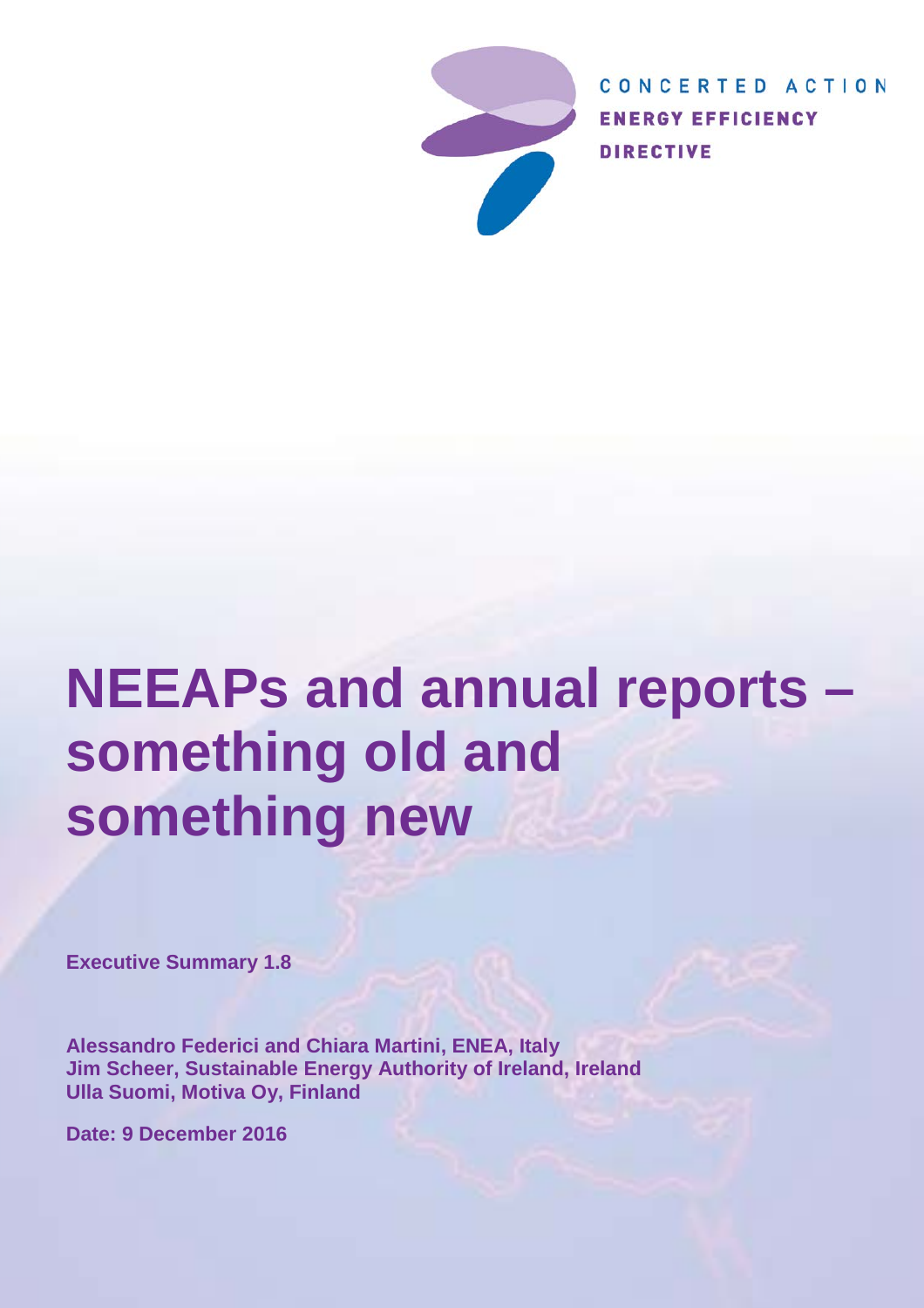# **1 Summary**

The aim of the Plenary Meeting in Autumn 2016 was to present a retrospective look at the work undertaken and outcomes achieved in Core Theme 1 (CT1). In addition, expectations from the upcoming 2<sup>nd</sup> EED NEEAPs (NEEAP-4) due in April 2017 were discussed, as well as issues relating to the preparation of the NEEAP-4, views and suggestions about future collaboration in the forthcoming CA-EED 2, and potential future topic ideas.

## **Broad range of topics covered in Core Theme 1 2013−2016**

The broad range of topics covered in CT1 sessions in Plenary Meetings between spring 2013 and spring 2016 were grouped under three categories:

- NEEAP and other EED reporting
- Energy efficiency (EE) measures
- Long term building renovation strategies.

#### **Table 1: Summary of topics covered in CT1 2013−2016**

|    | <b>CA EED session</b>                            | <b>Topics</b>                                                                                                                                        |
|----|--------------------------------------------------|------------------------------------------------------------------------------------------------------------------------------------------------------|
| 1  | WG 1.1 - Spring 2013                             | Overview of EED reporting-related requirements                                                                                                       |
| 2  | WG 1.2 - Autumn 2013                             | Overview of the 1 <sup>st</sup> annual report and processing the 1 <sup>st</sup><br><b>EED NEEAPs for 2014</b>                                       |
| 3  | JWG EPBD - EED - RES: Article<br>4 - Autumn 2013 | Assistance documents to MS towards developing long<br>term strategies for mobilising investment in building<br>energy renovation (per EED Article 4) |
| 4  | WG 1.3 - Spring 2014                             | Article 4 long term strategies and processing NEEAP<br>2014                                                                                          |
| 5  | Joint WG 1.3 6.3 8.3 - Spring<br>2014            | Measuring energy saving from soft measures                                                                                                           |
| 6  | WG 1.4 - Autumn 2014                             | New or updated EE measures introduced in MS                                                                                                          |
| 7  | WG 1.5 - Spring 2015                             | Measuring progress in energy efficiency                                                                                                              |
| 8  | Joint WG 1.5 8.5 - Spring 2015                   | Monitoring and verification systems for EE measures in<br>МS                                                                                         |
| 9  | WG 1.6 - Autumn 2015                             | NEEAPs – what actions are working and how do you<br>know it?                                                                                         |
| 10 | WG 1.7 - Spring 2016                             | Article 4 building renovation strategies – good practices                                                                                            |

In each category for all WGs the main information was analysed across four subjects:

- Relevance of the theme
- Key issues
- Member State (MS) situations
- Sharing experience.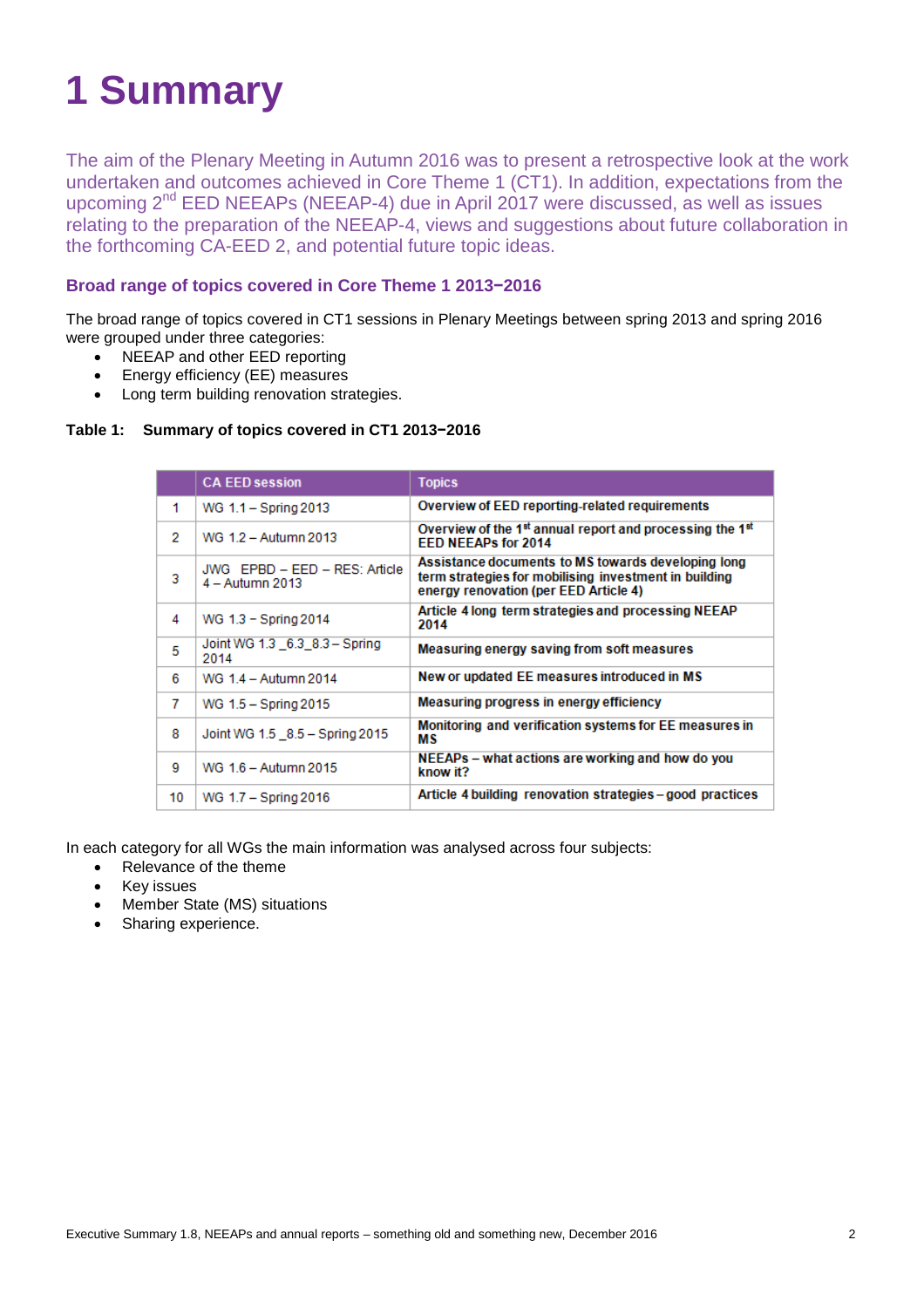# **2 Highlights from the sessions**

# **Key learnings from CT1 sessions 2013–2016**

The key learnings from the sessions on CT1 themes relating to reporting requirements, annual reports, processing the 2014 NEEAPs, measuring progress and successful actions 2013−2016 were summarised under the following headings:

- Relevance of the themes
- Key Issues
- MS situations
- Sharing best practices

In addition, the closing session retrospective presentation covered highlights of the CT1 work and lessons learned relating to all CT1 topics between spring 2013 and spring 2016.

### **NEEAPs 2017 and the future of planning and reporting obligations**

In the presentation by Joint Research Centre (JRC), a number of areas for improvements and recommendations for MS in the development of their next NEEAP (2017), following a JRC assessment of previous NEEAPs, were highlighted. Some good practices were also included in the presentation. In addition, a proposal (JRC/DG ENER) was made for a policy measure Excel template to be used in NEEAP reporting: this will be tested and then is planned to be circulated to MS.

The objectives of Energy Union Governance initiative relating to the streamlining of planning and reporting obligations were presented by DG ENER. Following the presentation, several questions were raised on a number of issues including for example the planned timing of the first National Energy and Climate Plan (NECP) reporting and potential annual timing difficulty given the availability of historic statistical data.

### **Update on current ISO work on energy savings calculations**

Didier Bosseboeuf (ADEME) asked the question: Are the ISO works relating to energy efficiency useful for EED implementation? There was an idea to inform participants of the on-going ISO works with regard to EED implementation, and especially an update on current ISO work on energy savings calculations. EU experts were attracted to the negotiation and voting process/procedures relating to EE and ISO standards. Presentations relating to this topic are highlighted in section 3 below.

#### **Group work and discussion**

Work group participants were surveyed to capture the status of preparation of the next NEEAPs, the best way to share experiences and possible interesting topics for the next CA EED (planned to be started 2017).

Over 80% of MS have begun discussions about and organisation of the development of NEEAP-4. However, only 25% have started writing the document. Over half (54%) have started updating the savings estimates associated with policies and measures.

41% of respondents (9 MS) are planning something innovative for NEEAP-4. Over 70% of respondents (12 of 17 MS) will take account of work undertaken at the CA EED. The majority of MS respondents see the NEEAP as purely a reporting tool, although 24% still also see it as having a public facing element. 5 MS are using the NEEAP to illustrate ambition for the future.

Participants were asked to identify interesting topic ideas relating to EED implementation under the broad themes: Planning, Reporting, M&V, Savings calculations, Measuring progress in energy efficiency and Other. A total of 76 proposals were provided, of which 57 were posted by about half of the MS (15 MS): 19 proposals did not include country information. The clear majority of proposals fell into the theme 'Savings Calculations' (29 in total), with ideas ranging from calculation methods to multiple benefits. The rest of the proposals (47) were divided more evenly across the other themes. Many of the proposals also touched on the forthcoming Energy Union planning and reporting initiative.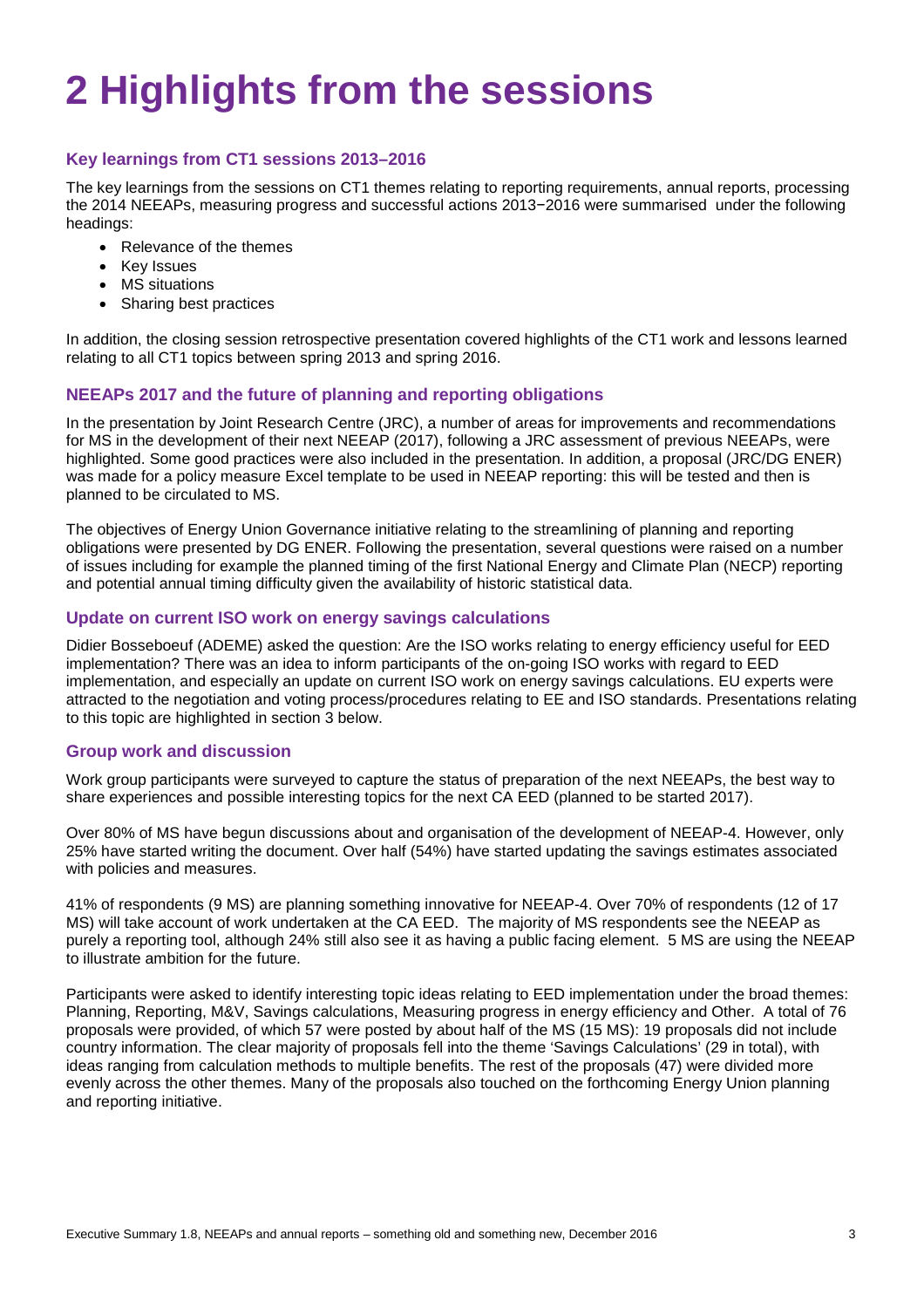# **3 Practical Examples**

ISO work relating to energy efficiency saving impact estimates and calculations were presented.

## **Introduction to ISO works related to energy efficiency and energy savings calculations**

The activity of ISO working groups, especially those relating to energy savings calculations, was presented by Jean Sébastien Broc (Broc Research & Consulting). The relevant ISO Working Groups under the Technical Committee TC 301 "Energy management and energy savings" are WG9 – 13. Further information is available at [http://www.iso.org/iso/iso\\_technical\\_committee?commid=6077221](http://www.iso.org/iso/iso_technical_committee?commid=6077221)

#### **ISO 50049, Calculation methods for energy efficiency and energy consumption variations at country, region and city levels: relation to energy savings and other factors**

ISO 50049 was described in detail by Didier Bosseboeuf (ADEME), which included a description of the methodology and outputs from the use of energy efficiency indices, and the use of decomposition analysis. Decomposition analysis was considered in the context of the EED and compared with other approaches such as using energy intensity and an energy efficiency index.

MS were encouraged to participate in the ISO design and voting.

#### **Update on current ISO work on energy savings calculations: focus on standards for bottom-up methods**

Jean Sébastien Broc (Broc Research & Consulting) described why standards for energy savings calculations are useful and gave an overview of standards dealing with bottom-up methods focusing on ISO 50046 predicted energy savings. Evaluation has shown that evidence makes energy savings more attractive to investors. Standards can play an important role in this process. Possible users include public authorities and ESCOs, or any stakeholder interested in a common framework for energy savings calculations.